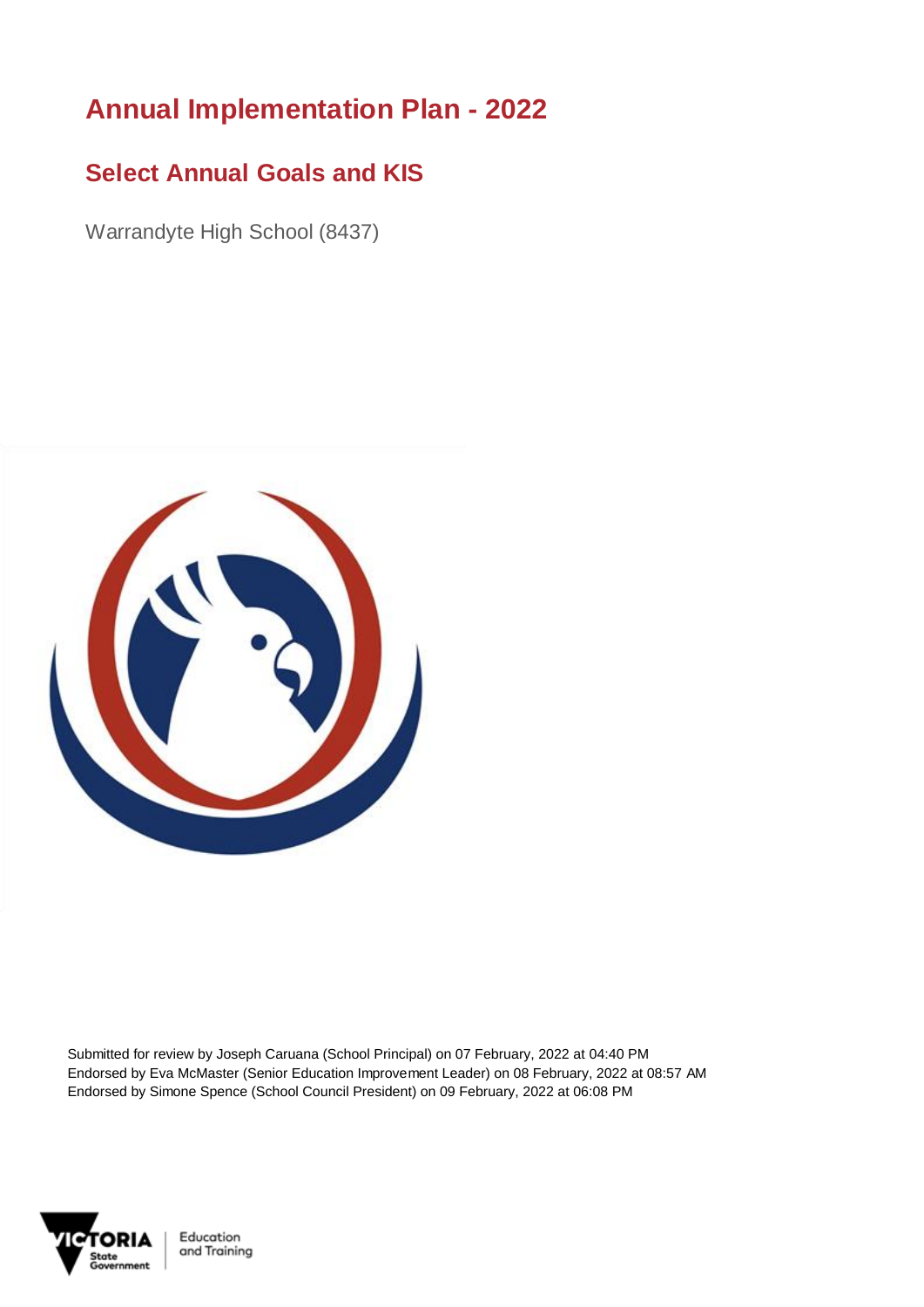## **Select Annual Goals and KIS**

| <b>Four Year Strategic Goals</b>                                                                                                                                                              | Is this<br>selected for<br>focus this<br>year? | <b>Four Year Strategic Targets</b> | 12 month target<br>The 12 month target is an incremental step<br>towards meeting the 4-year target, using the<br>same data set.                                                                                                                                                                                                                                                                                                                                                                                                                                                                                                                                                                                                                                                                     |
|-----------------------------------------------------------------------------------------------------------------------------------------------------------------------------------------------|------------------------------------------------|------------------------------------|-----------------------------------------------------------------------------------------------------------------------------------------------------------------------------------------------------------------------------------------------------------------------------------------------------------------------------------------------------------------------------------------------------------------------------------------------------------------------------------------------------------------------------------------------------------------------------------------------------------------------------------------------------------------------------------------------------------------------------------------------------------------------------------------------------|
| <b>2022 Priorities Goal</b><br><br><br>Some of our students have thrived in<br>the remote learning environment,<br>others have maintained their learning<br>progress, and some need extra<br> | Yes                                            | Support for the 2022 Priorities    | Support for the 2022 Priorities<br>By 2022, the percentage of Year 7 to 9<br>students achieving above benchmark<br>growth in NAPLAN Numeracy will<br>increase from 19% (2021) to 23%.<br>By 2022, the percentage of Year 9<br>students in the Top 2 Bands NAPLAN<br>Numeracy will increase from 12% (2021)<br>to 17%<br>By 2022, the percentage of students who<br>felt connected to the school will increase<br>from 44% (2021) to 50%<br>By 2022, the percentage of positive<br>responses to the AtoSS factor Student<br>voice and agency, by students in Years 7<br>to 9, will increase from 28% (2021) to<br>38%<br>By 2022, the percentage of positive<br>responses to the AtoSS factor Student<br>voice and agency, by students in Years<br>10 to 12, will increase from 42% (2021) to<br>51% |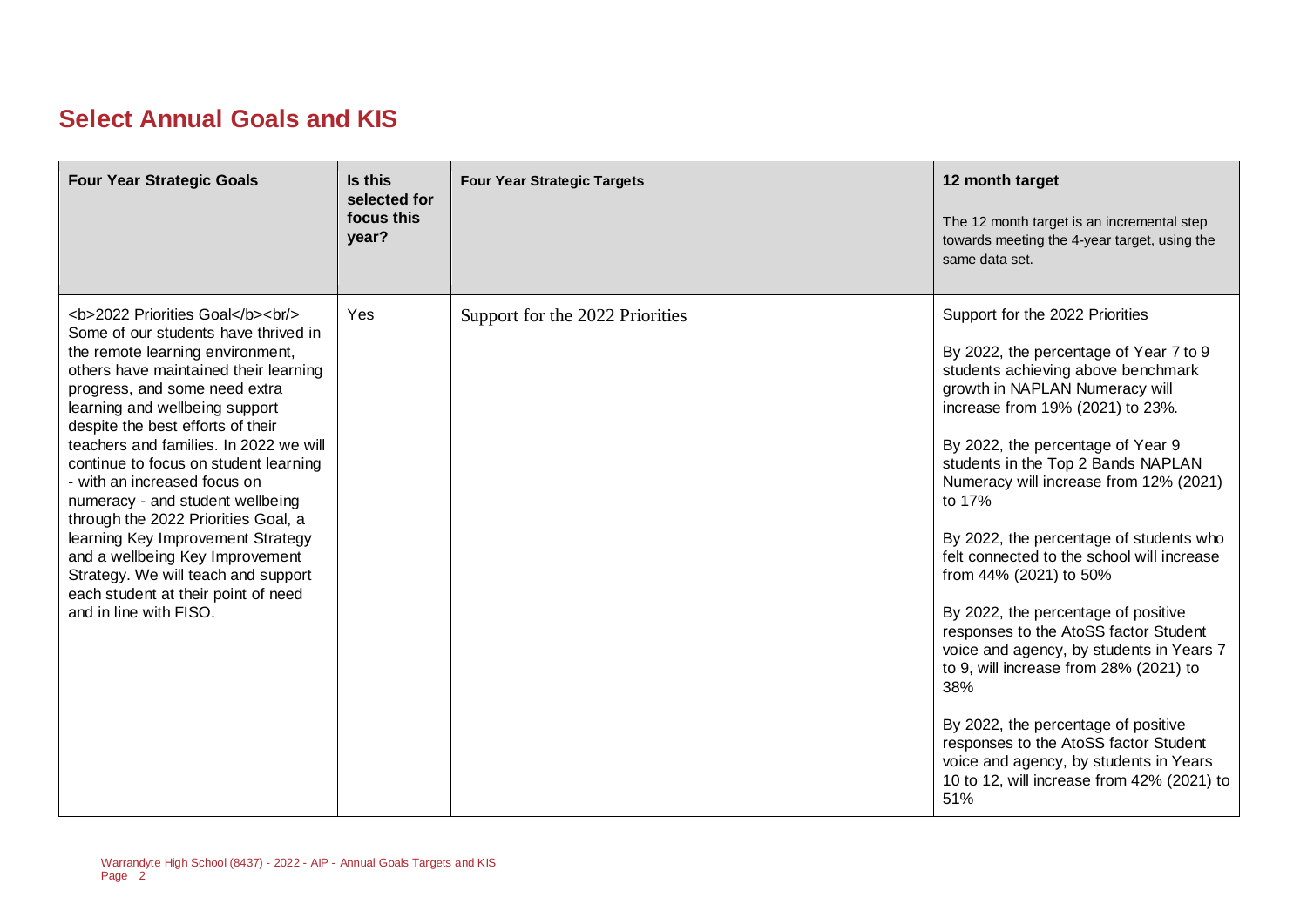|                                                     |           |                                                                                                                                                                                                                                                                                                                                                                                                                                                   | By 2022, the percentage of Year 7 to 9<br>students achieving above benchmark<br>growth in NAPLAN READING will<br>increase from 20% (2021) to 24%.<br>By 2022, the percentage of Year 7 to 9<br>students achieving above benchmark<br>growth in NAPLAN WRITING will<br>increase from 17% (2021) to 20%. |
|-----------------------------------------------------|-----------|---------------------------------------------------------------------------------------------------------------------------------------------------------------------------------------------------------------------------------------------------------------------------------------------------------------------------------------------------------------------------------------------------------------------------------------------------|--------------------------------------------------------------------------------------------------------------------------------------------------------------------------------------------------------------------------------------------------------------------------------------------------------|
| To improve student learning<br>outcomes in literacy | <b>No</b> | • By 2024, the percentage of Year 7 to 9 students<br>achieving above benchmark growth in NAPLAN<br>Reading will increase from 25% (2019) to 31%.<br>• By 2024, the percentage of Year 7 to 9 students<br>achieving above benchmark growth in NAPLAN<br>Writing will increase from 15% (2019) to 24%<br>• By 2024, the percentage of Year 9 students in<br>the Bottom 2 Bands and Exempt in NAPLAN<br>Writing will decrease from 49% (2019) to 20% |                                                                                                                                                                                                                                                                                                        |
|                                                     |           | • By 2024, the overall VCE mean study score from<br>will increase from 24.7 (2019) to 28                                                                                                                                                                                                                                                                                                                                                          |                                                                                                                                                                                                                                                                                                        |
| To improve student outcomes in<br>numeracy.         | <b>No</b> | • By 2024, the percentage of Year 7 to 9 students<br>achieving above benchmark growth in NAPLAN<br>Numeracy will increase from 17% (2019) to 29%.                                                                                                                                                                                                                                                                                                 |                                                                                                                                                                                                                                                                                                        |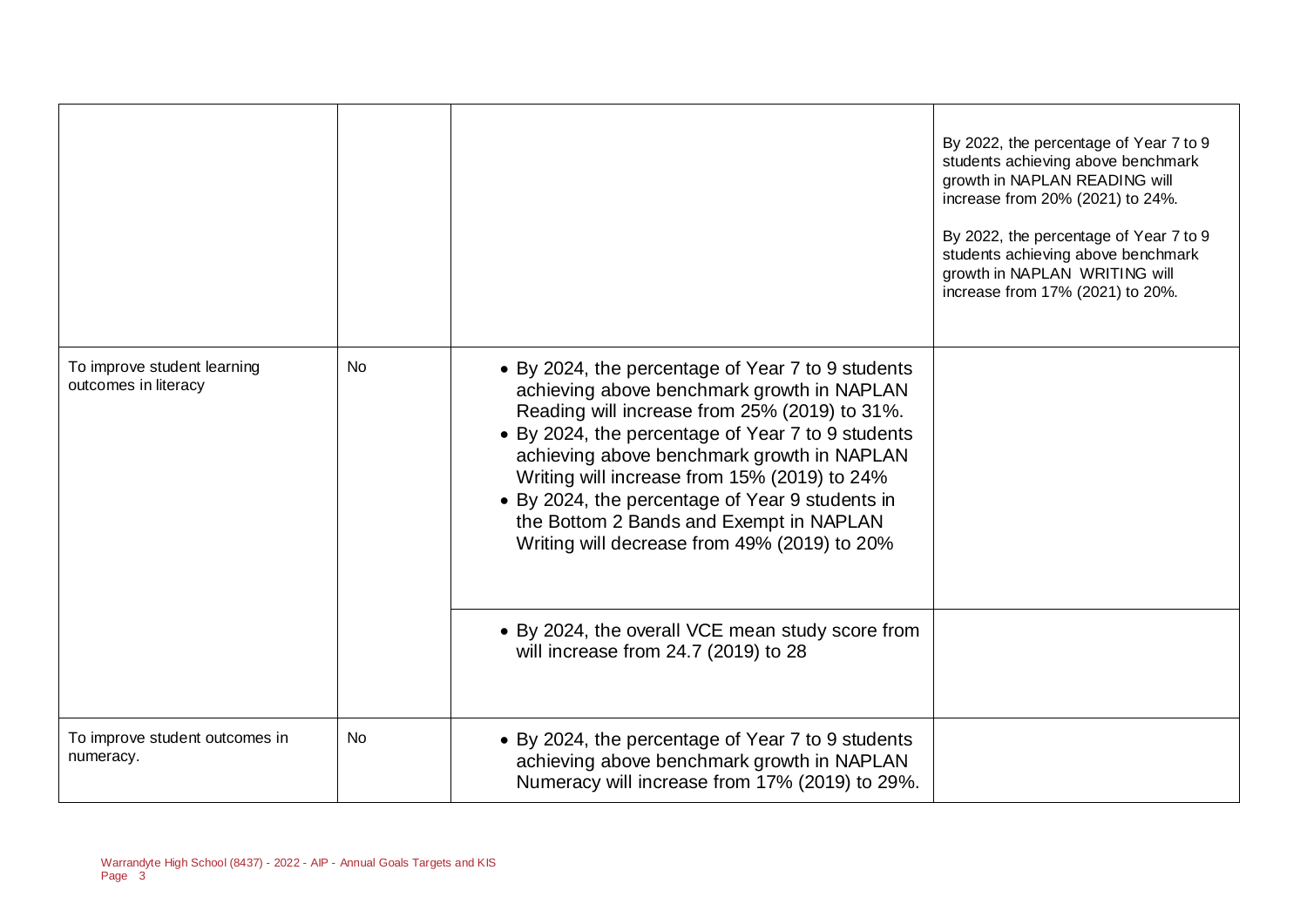|                                                          |           | • By 2024, the percentage of Year 9 students in<br>the Top 2 Bands NAPLAN Numeracy will<br>increase from 18% (2019) to 27%                                                                                                                                                                                                                             |  |
|----------------------------------------------------------|-----------|--------------------------------------------------------------------------------------------------------------------------------------------------------------------------------------------------------------------------------------------------------------------------------------------------------------------------------------------------------|--|
|                                                          |           | • By 2024, students in Years 7 to 10 achieve at least one<br>year's learning growth, each year, as measured by the<br>PAT Maths Numeracy tool, from 58% (2021) to 68%<br>(2024)                                                                                                                                                                        |  |
| To enhance student agency and<br>voice in their learning | <b>No</b> | • By 2024, the percentage of students who felt<br>connected to the school will increase from 54%<br>(2019) to 62%                                                                                                                                                                                                                                      |  |
|                                                          |           | • By 2024, the percentage of positive responses to<br>the AtoSS factor Student voice and agency, by<br>students in Years 7 to 9, will increase from 39%<br>(2019) to 58%<br>• By 2024, the percentage of positive responses to<br>the AtoSS factor Student voice and agency, by<br>students in Years 10 to 12, will increase from<br>47% (2019) to 67% |  |
|                                                          |           | • By 2024, the percentage of positive responses to<br>the AtoSS factor Motivation and interest, by                                                                                                                                                                                                                                                     |  |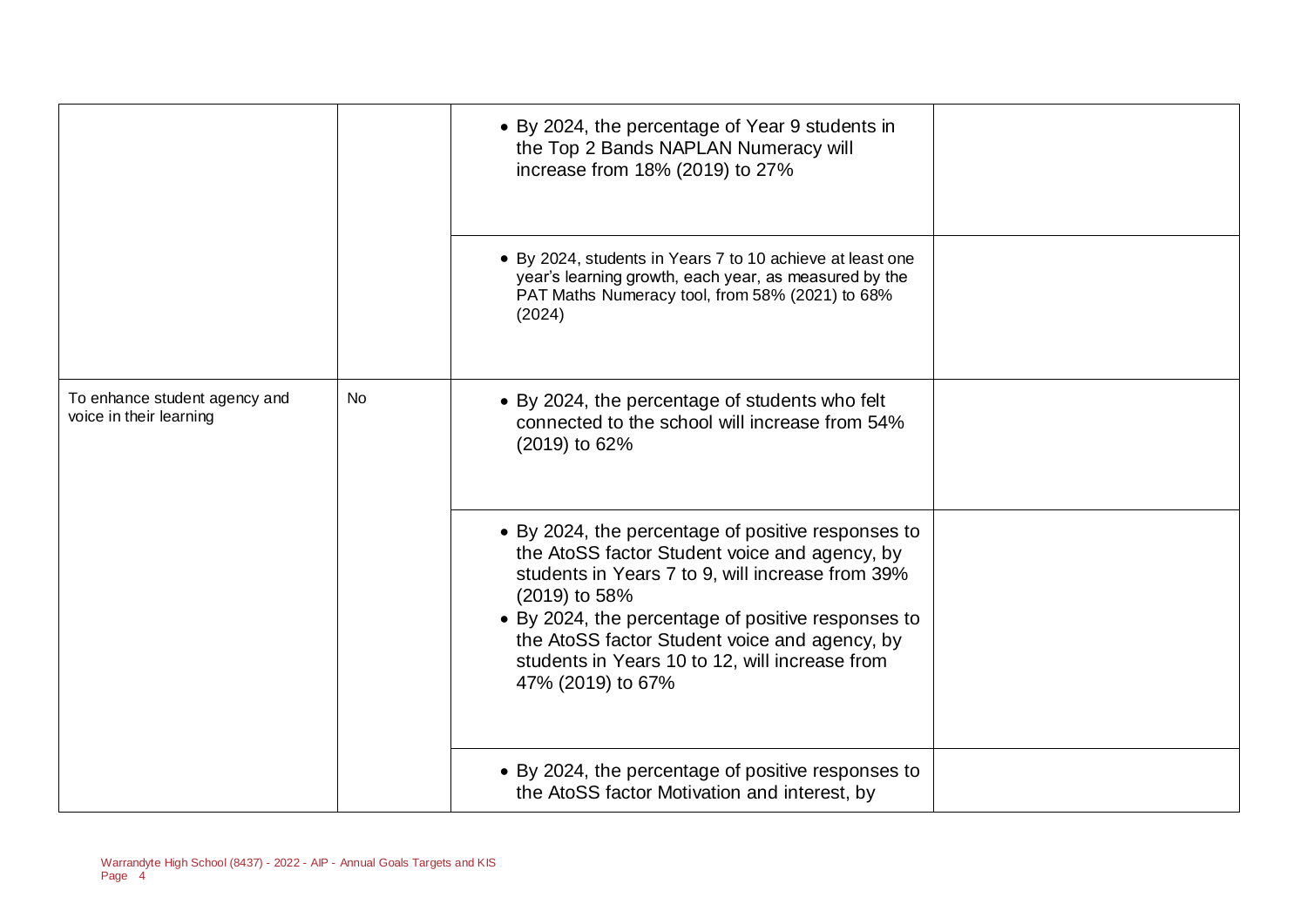| students in Years 7 to 9, will increase from 54%<br>in 2019 to 72%<br>• By 2024, the percentage of positive responses to<br>the AtoSS factor Motivation and interest, by<br>students in Years 10 to 12, will increase from<br>57% in 2019 to 76%                                                                                       |  |
|----------------------------------------------------------------------------------------------------------------------------------------------------------------------------------------------------------------------------------------------------------------------------------------------------------------------------------------|--|
| • By 2024, the percentage of positive responses to<br>the AtoSS factor Self-regulation, by students in<br>Years 7 to 9, will increase from 60% in 2019 to<br>67%<br>• By 2024, the percentage of positive responses to<br>the AtoSS factor Self-regulation, by students in<br>Years 10 to 12, will increase from 60% in 2019 to<br>69% |  |

| Goal 1              | <b>2022 Priorities Goal</b><br><br><br>Some of our students have thrived in the remote learning environment, others have maintained their learning progress, and<br>some need extra learning and wellbeing support despite the best efforts of their teachers and families. In 2022 we will continue<br>to focus on student learning - with an increased focus on numeracy - and student wellbeing through the 2022 Priorities Goal, a<br>learning Key Improvement Strategy and a wellbeing Key Improvement Strategy. We will teach and support each student at<br>their point of need and in line with FISO. |
|---------------------|---------------------------------------------------------------------------------------------------------------------------------------------------------------------------------------------------------------------------------------------------------------------------------------------------------------------------------------------------------------------------------------------------------------------------------------------------------------------------------------------------------------------------------------------------------------------------------------------------------------|
| 12 Month Target 1.1 | Support for the 2022 Priorities<br>By 2022, the percentage of Year 7 to 9 students achieving above benchmark growth in NAPLAN Numeracy will increase from<br>19% (2021) to 23%.                                                                                                                                                                                                                                                                                                                                                                                                                               |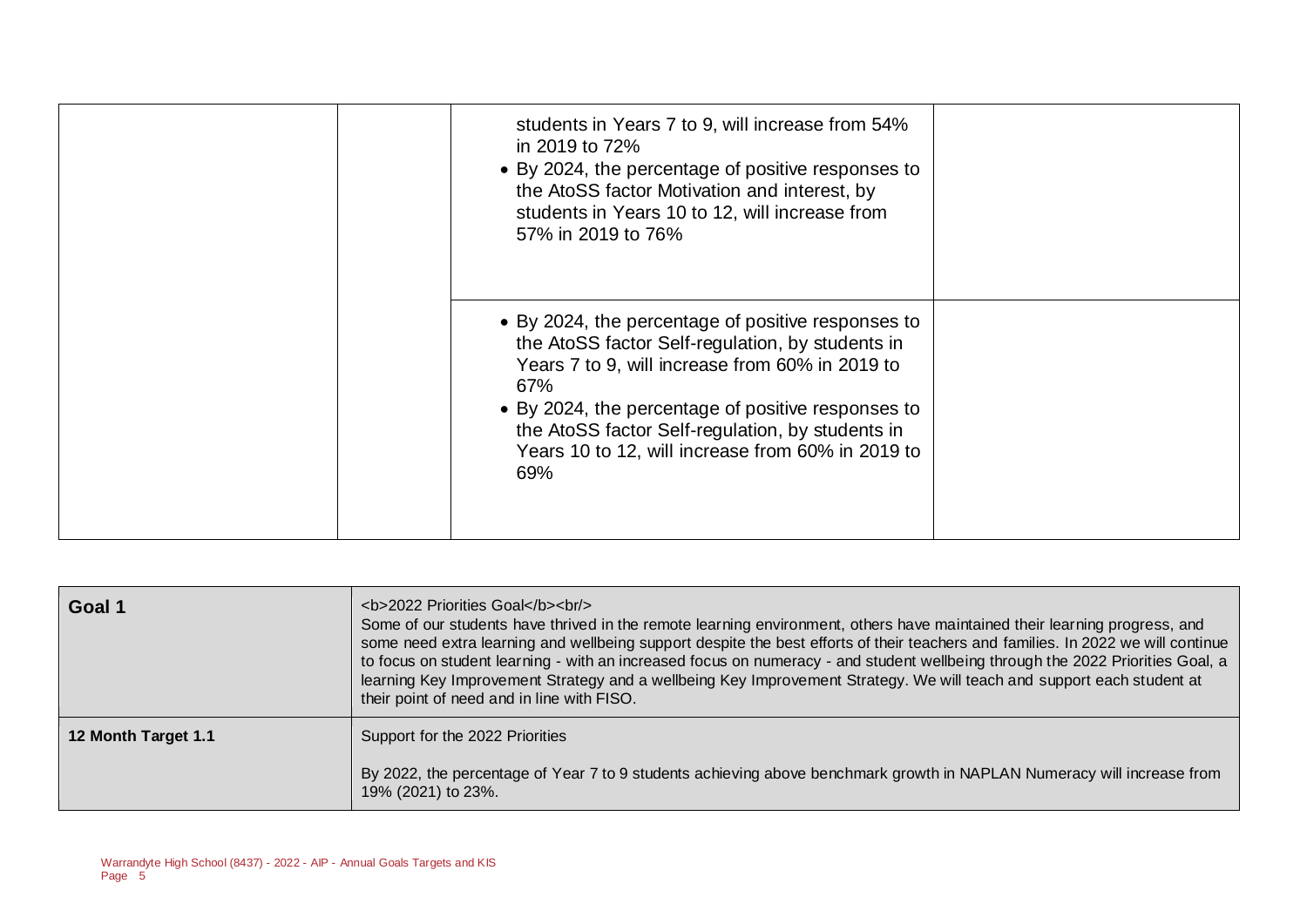|                                                                                                                                                                                                                                                                                           | By 2022, the percentage of Year 9 students in the Top 2 Bands NAPLAN Numeracy will increase from 12% (2021) to 17%<br>By 2022, the percentage of students who felt connected to the school will increase from 44% (2021) to 50%<br>By 2022, the percentage of positive responses to the AtoSS factor Student voice and agency, by students in Years 7 to 9, will<br>increase from 28% (2021) to 38%<br>By 2022, the percentage of positive responses to the AtoSS factor Student voice and agency, by students in Years 10 to 12,<br>will increase from 42% (2021) to 51%<br>By 2022, the percentage of Year 7 to 9 students achieving above benchmark growth in NAPLAN READING will increase from<br>20% (2021) to 24%.<br>By 2022, the percentage of Year 7 to 9 students achieving above benchmark growth in NAPLAN WRITING will increase from<br>17% (2021) to 20%. |                                              |  |
|-------------------------------------------------------------------------------------------------------------------------------------------------------------------------------------------------------------------------------------------------------------------------------------------|-------------------------------------------------------------------------------------------------------------------------------------------------------------------------------------------------------------------------------------------------------------------------------------------------------------------------------------------------------------------------------------------------------------------------------------------------------------------------------------------------------------------------------------------------------------------------------------------------------------------------------------------------------------------------------------------------------------------------------------------------------------------------------------------------------------------------------------------------------------------------|----------------------------------------------|--|
| <b>Key Improvement Strategies</b>                                                                                                                                                                                                                                                         |                                                                                                                                                                                                                                                                                                                                                                                                                                                                                                                                                                                                                                                                                                                                                                                                                                                                         | Is this KIS selected for focus this<br>year? |  |
| KIS <sub>1</sub><br>Priority 2022 Dimension                                                                                                                                                                                                                                               | Learning - Support both those who need extra support and those who have thrived to<br>continue to extend their learning, especially in numeracy                                                                                                                                                                                                                                                                                                                                                                                                                                                                                                                                                                                                                                                                                                                         | Yes                                          |  |
| KIS <sub>2</sub><br>Priority 2022 Dimension                                                                                                                                                                                                                                               | Wellbeing - Effectively mobilise available resources to support students' wellbeing and<br>mental health, especially the most vulnerable                                                                                                                                                                                                                                                                                                                                                                                                                                                                                                                                                                                                                                                                                                                                | Yes                                          |  |
| Explain why the school has selected this<br>KIS as a focus for this year. Please make<br>reference to the self-evaluation, relevant<br>school data, the progress against School<br>Strategic Plan (SSP) goals, targets, and the<br>diagnosis of issues requiring particular<br>attention. | Please leave this field empty. Schools are not required to provide a rationale as this is in line with system priorities for 2022.                                                                                                                                                                                                                                                                                                                                                                                                                                                                                                                                                                                                                                                                                                                                      |                                              |  |